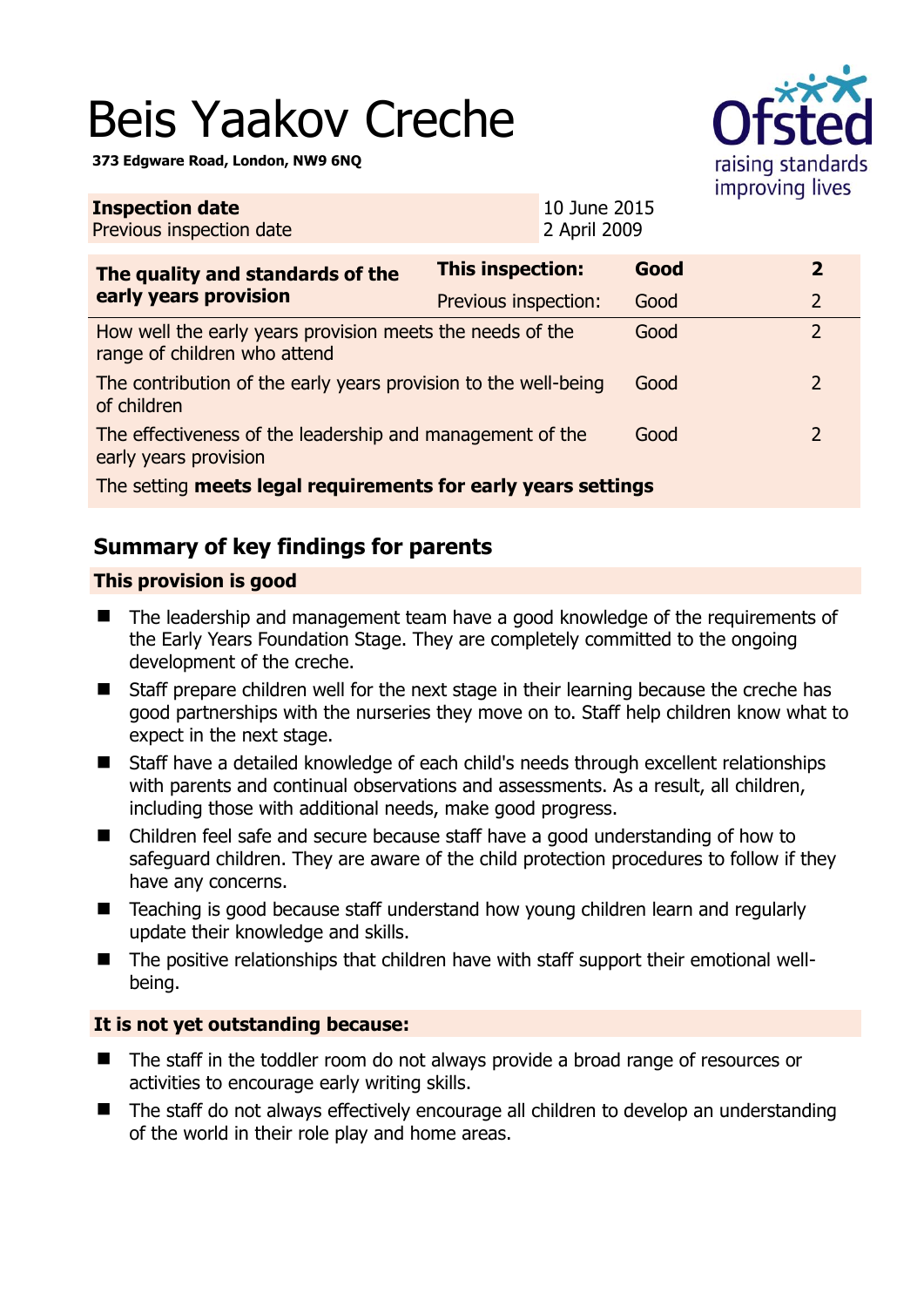# **What the setting needs to do to improve further**

### **To further improve the quality of the early years provision the provider should:**

- to continue to improve the range of resources in the toddler room to encourage early writing skills
- $\blacksquare$  to further develop understanding of the world in the role play and home areas.

### **Inspection activities**

- The inspector observed activities in the toddler room, the baby room and outdoors.
- D Joint observations were carried out with the manager and senior leadership.
- The inspector spoke to parents, children and staff and held meetings with the manager and leaders.
- A number of documents were looked at including policies, planning and assessment documents, children's records, the self-evaluation and staff records.

## **Inspector**

Avaril Allen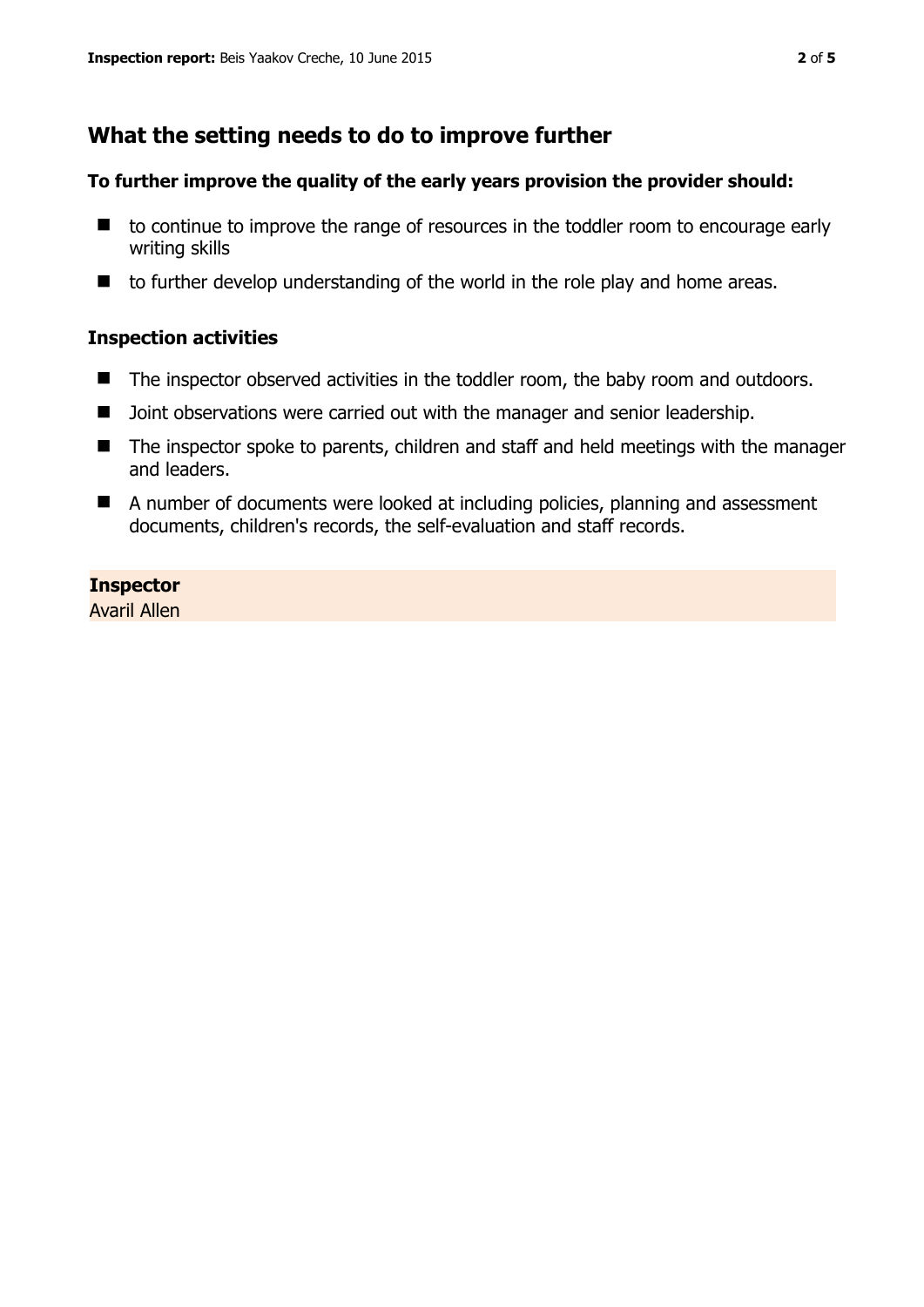# **Inspection findings**

#### **How well the early years provision meets the needs of the range of children who attend. This is good**

This is a caring and well-run creche. The quality of teaching is good and sometimes better than good. Children benefit from a knowledgeable leadership and staff team . Staff are enthusiastic and work well in partnership with parents and other professionals. This means that staff quickly identify any additional needs and plan effective activities and support. This helps ensure that all children achieve and make progress. Staff have high expectations of all children. They listen to children and make regular assessments which they use to prepare and provide challenging experiences and activities. The skilled staff develop children's communication and language skills as they use various ways to encourage interactions, both verbal and non-verbal. Children settle quickly because there is a strong partnership with parents and the creche. The staff fully support mothers who follow their own feeding routines.

#### **The contribution of the early years provision to the well-being of children is good**

Babies progress well because they develop secure emotional attachments with caring staff. Staff are good role models and children's behaviour is consistently good. Children develop independence and confidence. The environment, both indoors and outside, has a good range of resources to support children's development and learning. Children engage in activities that positively develop their physical skills. Staff use a flexible approach and plan effective activities which prepare babies well for a move into the toddler room. They work closely with parents to agree the best time for the move. Staff support children well as they learn to manage their personal hygiene and teach them about healthy lifestyles.

#### **The effectiveness of the leadership and management of the early years provision is good**

Management and leadership is very strong. Leaders monitor staff performance as they effectively help children learn. Self-evaluation is robust which means that the children benefit from continuous improvement. Thorough recruitment procedures ensure staff are suitable. Staff are fully aware of the need to act effectively to protect children from harm. The manager meets regularly with staff and monitors their practices. There is a good programme of professional development for staff, including opportunities for further training. This means children benefit from a skilled and knowledgeable workforce.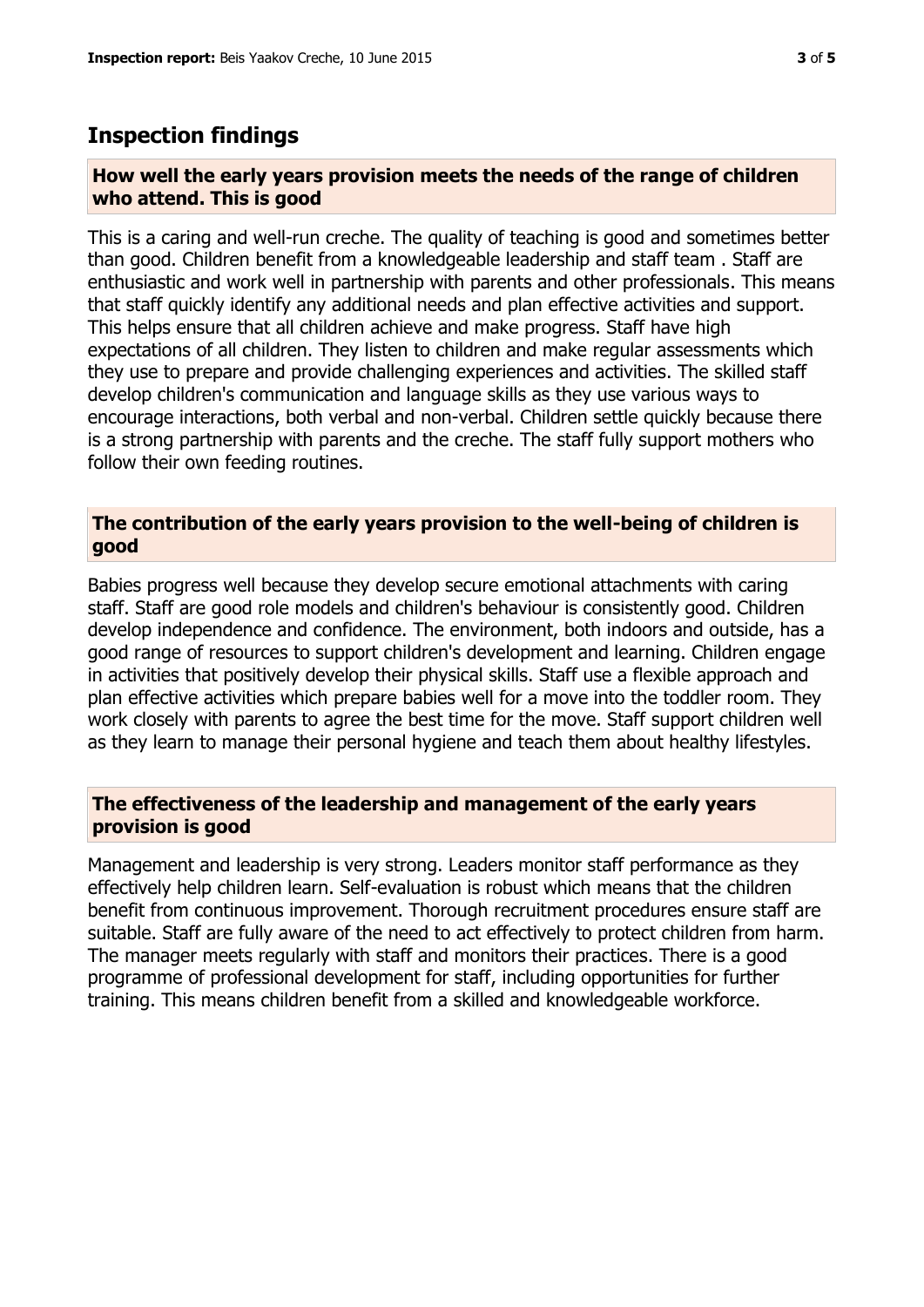# **Setting details**

| Unique reference number            | 137764                                    |  |  |
|------------------------------------|-------------------------------------------|--|--|
| <b>Local authority</b>             | <b>Brent</b>                              |  |  |
| <b>Inspection number</b>           | 836518                                    |  |  |
| <b>Type of provision</b>           | Full-time provision                       |  |  |
| <b>Registration category</b>       | Childcare - Non-Domestic                  |  |  |
| Age range of children              | $0 - 3$                                   |  |  |
| <b>Total number of places</b>      | 22                                        |  |  |
| Number of children on roll         | 29                                        |  |  |
| <b>Name of provider</b>            | Beis Yaakov Primary School Governing Body |  |  |
| <b>Date of previous inspection</b> | 2 April 2009                              |  |  |
| <b>Telephone number</b>            | 020 8905 9590                             |  |  |

Beis Yaakov Creche registered in 2000 and is in north west London. The creche opens each weekday, during school term time. Sessions are from 8am to 4.15pm Monday to Thursday and from 8am 3.30 on Friday. (Friday closing times vary according to the commencement of the Jewish Sabbath). There are nine staff members who work with the children, of these, seven hold appropriate early years qualifications. One member of staff has Early Years Teacher status.

This inspection was carried out by Ofsted under sections 49 and 50 of the Childcare Act 2006 on the quality and standards of provision that is registered on the Early Years Register. The registered person must ensure that this provision complies with the statutory framework for children's learning, development and care, known as the Early Years Foundation Stage.

Any complaints about the inspection or the report should be made following the procedures set out in the guidance 'Complaints procedure: raising concerns and making complaints about Ofsted', which is available from Ofsted's website: www.gov.uk/government/organisations/ofsted. If you would like Ofsted to send you a copy of the guidance, please telephone 0300 123 4234, or email enquiries@ofsted.gov.uk.